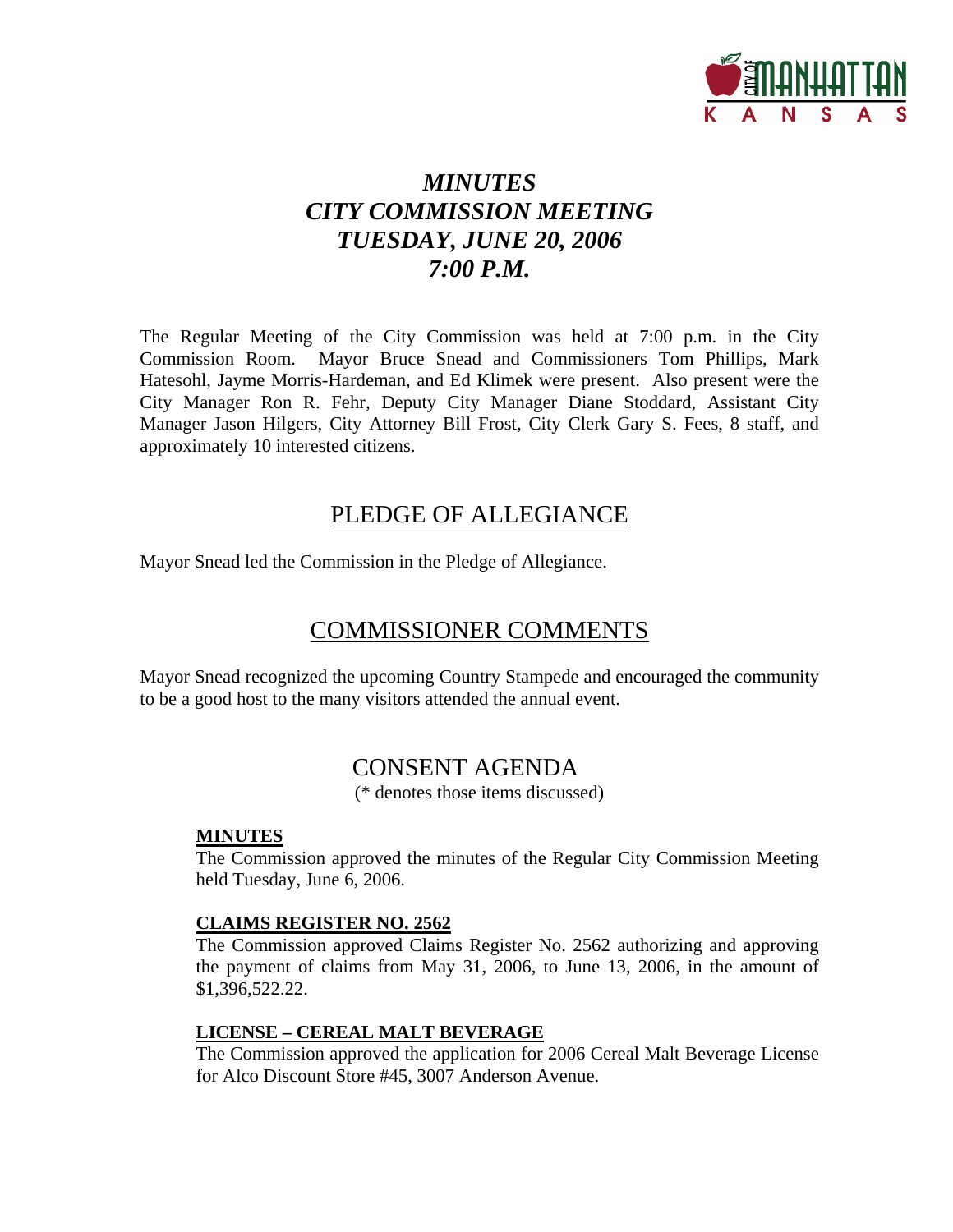## CONSENT AGENDA *(CONTINUED)*

### **FINAL PLAT – STONE POINTE ADDITION**

The Commission accepted the easements and rights-of-way, as shown on the Final Plat of Stone Pointe Addition, generally located south and west of Wildcat Creek, Anneberg Park and Pebblebrook Apartments, and east of Scenic Drive and the Highland Meadows subdivision, based on conformance with the Manhattan Urban Area Subdivision Regulations.

### **FINAL PLAT – KIMBALL TOWNHOMES ADDITION**

The Commission accepted the easements and rights-of-way, as shown on the Final Plat of Kimball Townhomes Addition, located northwest of the intersection of Anderson Avenue with Kimball Avenue and Scenic Drive, based on conformance with the Manhattan Urban Area Subdivision Regulations.

### **FINAL PLAT – WESTERN HILLS ADDITION, UNIT 13**

The Commission accepted the easements and rights-of-way, as shown on the Final Plat of Western Hills Addition, Unit Thirteen, generally located west and north of existing Londondery Drive and south of CiCo Water Tank, based on conformance with the Manhattan Urban Area Subdivision Regulations.

#### **ORDINANCE NO. 6549 – AMEND LEGAL DESCRIPTION – ST. JOSEPH VILLAGE IRBS**

The Commission approved Ordinance No. 6549 authorizing the execution and delivery of (1) a first supplemental indenture by and between the City of Manhattan, Kansas, as issuer, and Bank of New York Trust Company, N.A., as successor Trustee, and (2) a first supplemental lease by and between the City of Manhattan and St. Joseph Village, Inc.; and authorizing the execution and delivery of a corrective quitclaim deed.

### **ORDINANCE NO. 6550 – VACATE UTILITY EASEMENT – LOT 15, GRAND MERE VANESTA ADDITION, UNIT ONE**

The Commission approved Ordinance No. 6550 vacating a portion of the utility easement on a portion of a sixteen (16) foot utility easement on Lot 15, Grand Mere Vanesta Addition, Unit One, an addition to the City of Manhattan, Riley County, Kansas.

#### **PUBLIC HEARING – LEVY - SPECIAL ASSESSMENTS**

Mayor Snead opened the public comments.

Hearing no comments, Mayor Snead closed the public comments.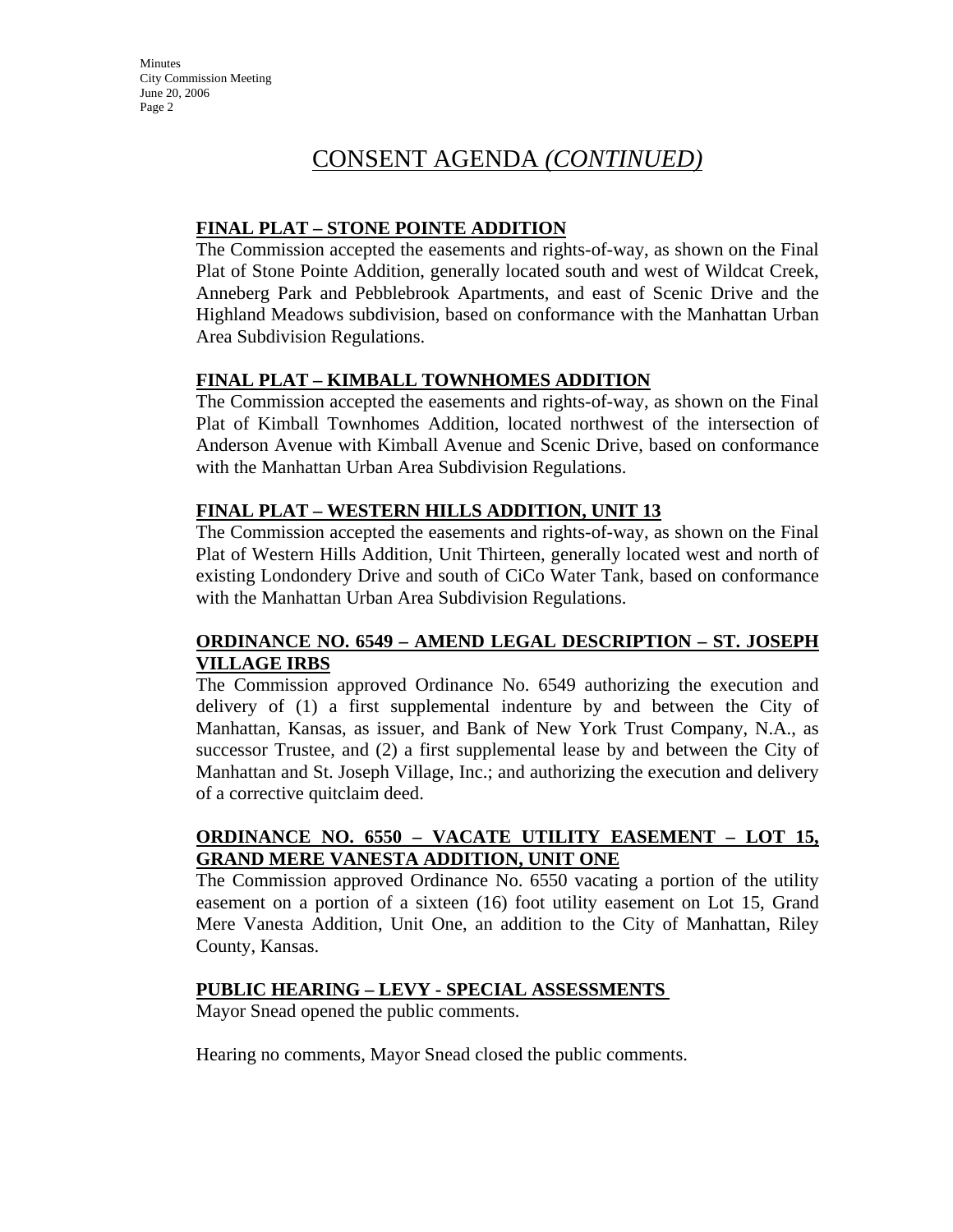## CONSENT AGENDA *(CONTINUED)*

#### **FIRST READING – LEVY – SPECIAL ASSESSMENTS**

The Commission approved first reading of an ordinance levying special assessments against the following benefiting property in the following twentythree (23) projects: *Brookfield Addition, Units 5 & 7, Phase I – Sanitary Sewer (SS0503), Street (ST0507) and Water (WA0503); Brookfield Addition, Unit 5, Phase II – Sanitary Sewer (SS0503), Street (ST0507) and Water (WA0503); Brookfield Addition, Unit 5, Phase III – Sanitary Sewer (SS0503), Street (ST0507) and Water (WA0503); Brookfield Addition, Unit 6 – Sanitary Sewer (SS0505), Street (ST0510) and Water (WA0505); Highland Meadows Addition, Unit 1 – Sanitary Sewer (SS0501), Street (ST0503) and Water (WA0501); Prairie Lakes – Storm Drainage (SM0404); Prairie Lakes Addition, Unit 1 – Sanitary Sewer (SS0508), Street (ST0514) and Water (WA0508); Hackberry Addition, Unit 2 – Sanitary Sewer (SS0512) and Water (WA0512); and Lee Mill Heights Addition, Unit 2 – Sanitary Sewer (SS0504) and Water (WA0512).* 

#### **RESOLUTION NO. 062006-B – PETITION – WESTERN HILLS ADDITION, UNIT 13 – STREET IMPROVEMENTS (ST0604)**

The Commission found the petitions sufficient and approved Resolution No. 062006-B finding the 2006 street improvements for Western Hills Addition, Unit 13, advisable and authorizing construction.

### **RESOLUTION NO. 062006-C – PETITION – WESTERN HILLS ADDITION, UNIT 13 - WATER IMPROVEMENTS (WA0603)**

The Commission found the petitions sufficient and approved Resolution No. 062006-C finding the 2006 water improvements for Western Hills Addition, Unit 13, advisable and authorizing construction.

### **RESOLUTION NO. 062006-D – PETITION – WESTERN HILLS ADDITION, UNIT 13 – SANITARY SEWER IMPROVEMENTS (SS0603)**

The Commission found the petitions sufficient and approved Resolution No. 062006-D finding the 2006 sanitary sewer improvements for Western Hills Addition, Unit 13, advisable and authorizing construction.

### **RESOLUTION NO. 062006-E – PETITION – WESTERN HILLS ADDITION, UNIT 13 – STORM DRAINAGE IMPROVEMENTS (SM0601)**

The Commission found the petitions sufficient and approved Resolution No. 062006-E finding the 2006 storm drainage improvements for Western Hills Addition, Unit 13, advisable and authorizing construction.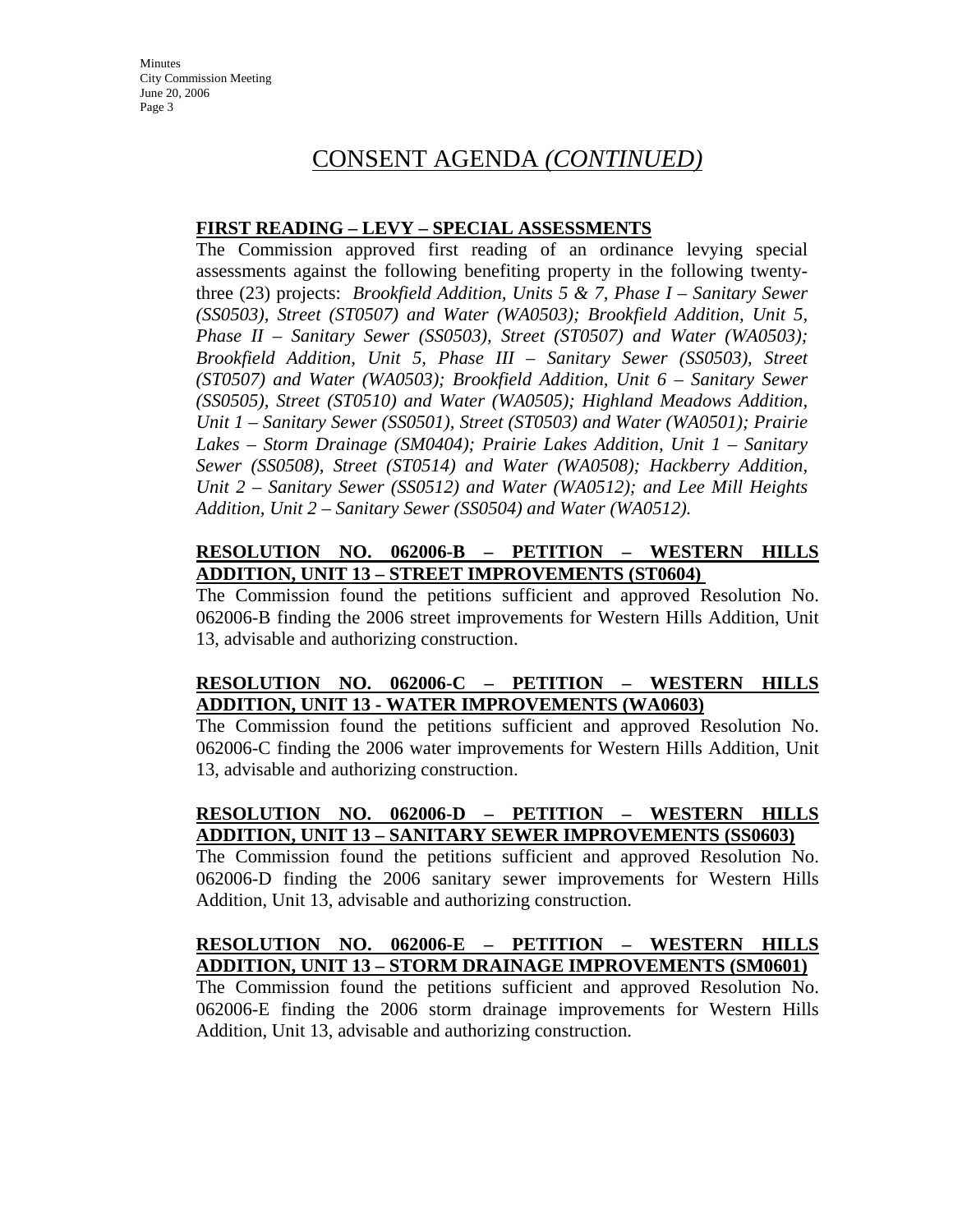# CONSENT AGENDA *(CONTINUED)*

## **AGREEMENT – ENGINEERING SERVICES – WESTERN HILLS ADDITION, UNIT 13, IMPROVEMENTS**

The Commission authorized the Mayor and City Clerk to execute an agreement with Schwab-Eaton, Inc., P.A., of Manhattan, Kansas, to perform engineering services for Western Hills Addition, Unit 13, improvements.

#### **RESOLUTION NO. 062006-F – PETITION – ABBOTT ACRES ADDITION - WATER IMPROVEMENTS (WA0604)**

The Commission found the petition sufficient and approved Resolution No. 062006-F finding the 2006 water improvements for Abbott Acres Addition advisable and authorizing construction.

#### **RESOLUTION NO. 062006-G – PETITION – ABBOTT ACRES ADDITION - STREET IMPROVEMENTS (ST0605)**

The Commission found the petition sufficient and approved Resolution No. 062006-G finding the 2006 street improvements for Abbott Acres Addition advisable and authorizing construction.

### **AGREEMENT – ENGINEERING SERVICES – ABBOTT ACRES ADDITION**

The Commission authorized the Mayor and City Clerk to execute an agreement with Schwab-Eaton, Inc., P.A., of Manhattan, Kansas, to perform engineering services for Abbott Acres Addition improvements.

#### **RESOLUTION NO. 062006-H – PETITION – STONE POINTE ADDITION, UNIT 1 – SANITARY SEWER IMPROVEMENTS (SS0605)**

The Commission found the petition sufficient and approved Resolution No. 062006-H finding the sanitary sewer improvement for Stone Pointe Addition, Unit 1, advisable and authorizing construction.

#### **RESOLUTION NO. 062006-I – PETITION – STONE POINTE ADDITION, UNIT 1 - WATER IMPROVEMENTS (WA0608)**

The Commission found the petition sufficient and approved Resolution No. 062006-I finding the water improvement for Stone Pointe Addition, Unit 1, advisable and authorizing construction.

## **RESOLUTION NO. 062006-J – PETITION – STONE POINTE ADDITION, UNIT 1 -STREET IMPROVEMENTS (ST0611)**

The Commission found the petition sufficient and approved Resolution No. 062006-J finding the street improvement for Stone Pointe Addition, Unit 1, advisable and authorizing construction.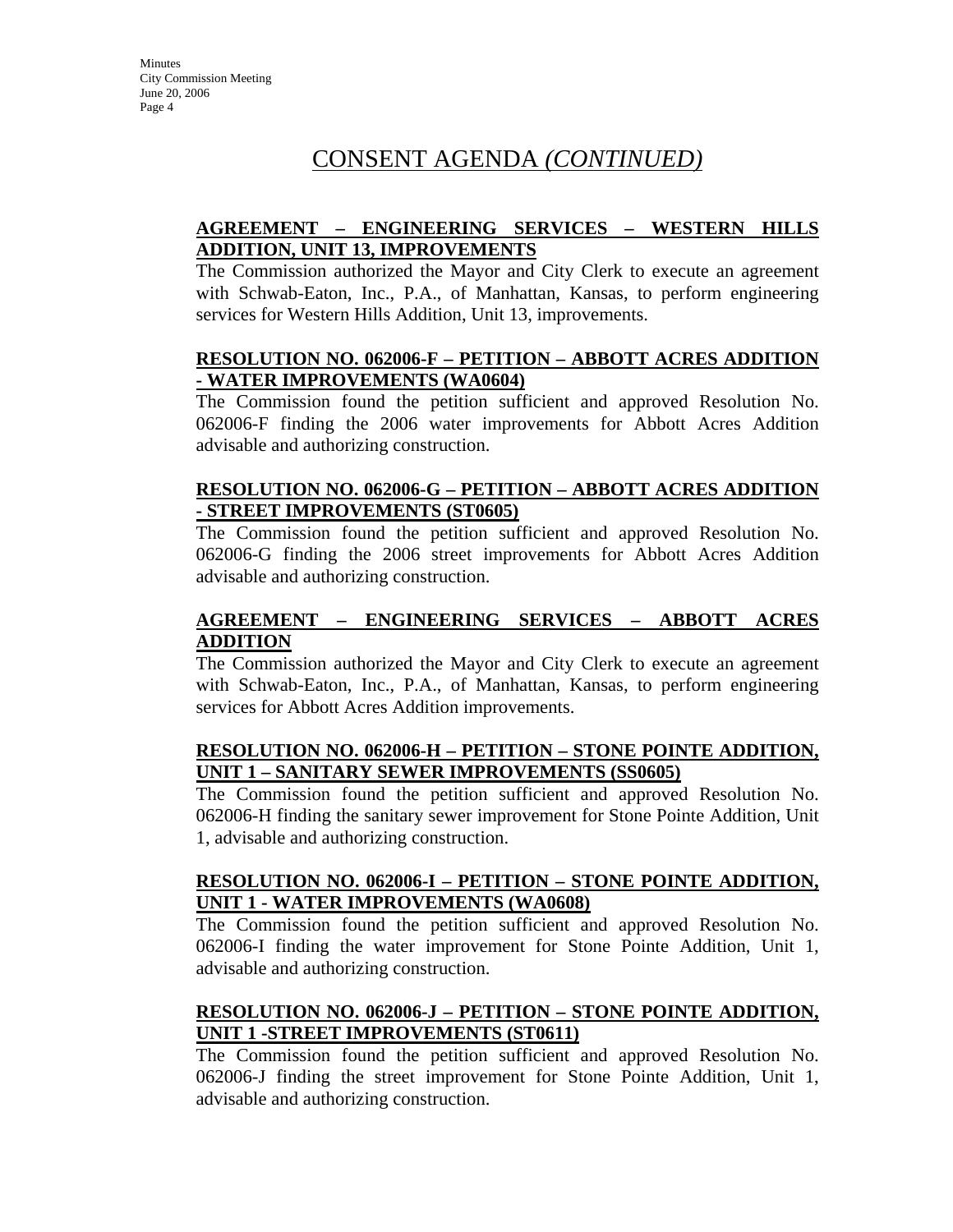## CONSENT AGENDA (*CONTINUED)*

### **AGREEMENT – ENGINEERING SERVICES – STONE POINTE ADDITION**

The Commission authorized the Mayor and City Clerk to execute an agreement with Schwab-Eaton, Inc., P.A., of Manhattan, Kansas, to perform engineering services for Stone Pointe Addition.

#### **RESOLUTION NO. 062006-K – PETITION – HIGHLAND MEADOWS, UNIT 2 - WATER IMPROVEMENTS (WA0507)**

The Commission found the petition sufficient and approved Resolution No. 062006-K making findings and authorizing the purchase of water improvements for Highland Meadows, Unit 2.

### **RESOLUTION NO. 062006-L – PETITION – HIGHLAND MEADOWS, UNIT 2 – SANITARY SEWER IMPROVEMENTS (SS0507)**

The Commission found the petition sufficient and approved Resolution No. 062006-L making findings and authorizing the purchase of sanitary sewer improvements for Highland Meadows, Unit 2.

### **RESOLUTION NO. 062006-M – PETITION – HIGHLAND MEADOWS, UNIT 2 - STREET IMPROVEMENTS (ST0513)**

The Commission found the petition sufficient and approved Resolution No. 062006-M making findings and authorizing the purchase of street improvements for Highland Meadows, Unit 2.

### **RESOLUTION NO. 062006-N – PETITION – PRAIRIE LAKES, UNIT 2 - WATER IMPROVEMENTS (WA0509)**

The Commission found the petition sufficient and approved Resolution No. 062006-N making findings and authorizing the purchase of water improvements for Prairie Lakes, Unit 2.

#### **RESOLUTION NO. 062006-O – PETITION – PRAIRIE LAKES, UNIT 2 – SANITARY SEWER IMPROVEMENTS (SS0509)**

The Commission found the petition sufficient and approved Resolution No. 062006-O making findings and authorizing the purchase of sanitary sewer water improvements for Prairie Lakes, Unit 2.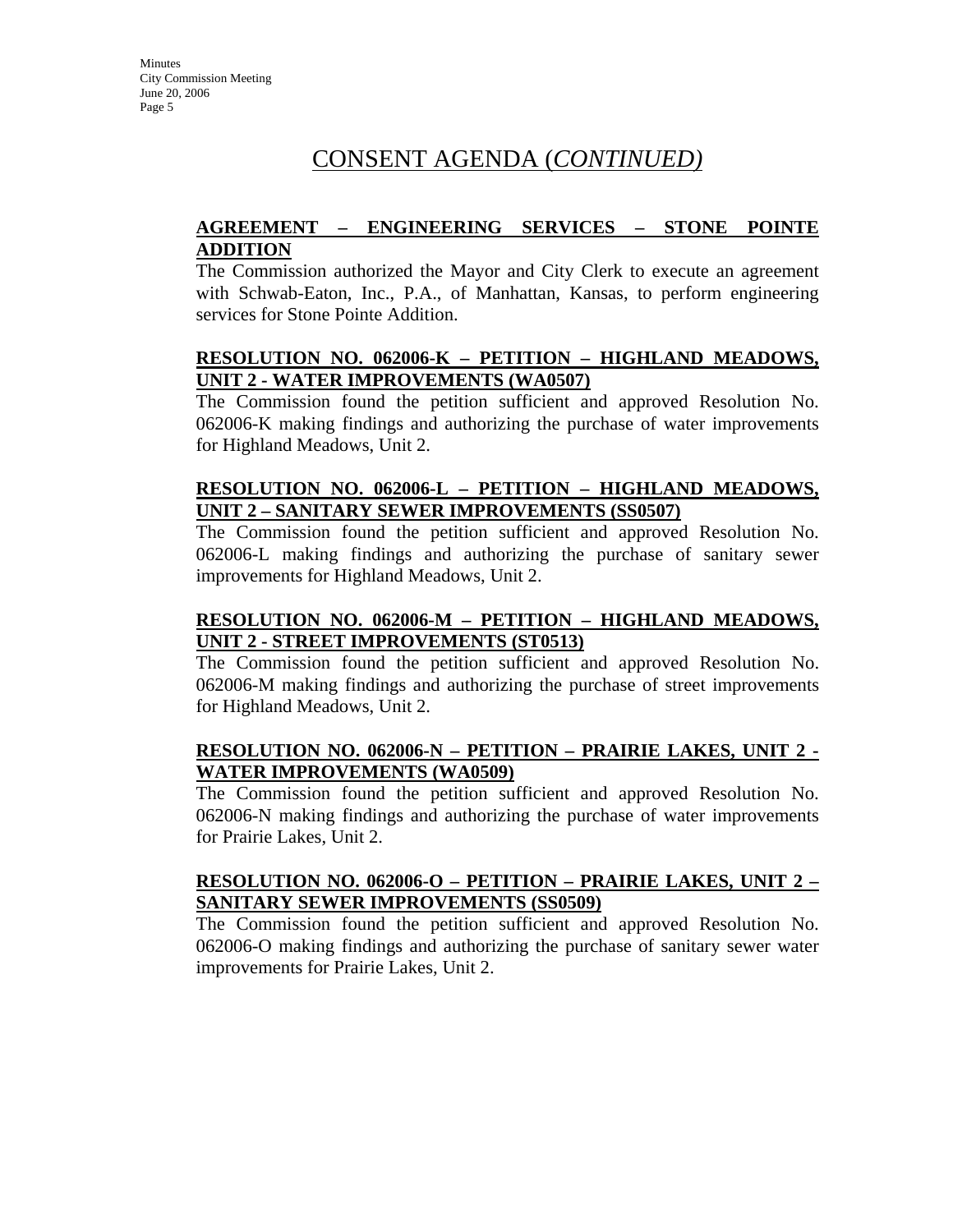# CONSENT AGENDA *(CONTINUED)*

## **RESOLUTION NO. 062006-P – PETITION – PRAIRIE LAKES, UNIT 2 - STREET IMPROVEMENTS (ST0515)**

The Commission found the petition sufficient and approved Resolution No. 062006-P making findings and authorizing the purchase of street improvements for Prairie Lakes, Unit 2.

## **AWARD CONTRACT – WESTERN HILLS ADDITION, UNIT 13, (SM0601, ST0604, WA0603, SS0603) AND ABBOTT ACRES ADDITION IMPROVEMENTS (ST0605, WA0604)**

The Commission accepted the Engineer's total Estimate in the amount of \$552,920.20 and awarded a contract in the amount of \$465,005.50 to Walters-Morgan Construction, of Manhattan, Kansas. Western Hills, Unit 13, and Abbott Acres Addition Improvements

## **AWARD CONTRACT – HYLTON HEIGHTS – STREET IMPROVEMENTS (ST0504)**

The Commission accepted the Engineer's Estimate in the amount of \$180,103.08 and awarded a contract to Pavers Inc., of Salina, Kansas, with a bid of \$169,818.00 for the Hylton Heights Street Improvements.

## **\* NEGOTIATE/AWARD CONTRACT – NORTH MANHATTAN AVENUE CROSSWALK IMPROVEMENTS (CU649P)**

Rob Ott, City Engineer, and Ron Fehr, City Manager, answered questions from the Commission.

The Commission authorized City Staff to contact contractors about the construction of four crosswalks on North Manhattan Avenue and then negotiate and execute a contract up to the amount of the Engineer's Estimate, not to exceed \$50,000.00 for the North Manhattan Avenue Crosswalk Improvements.

### **AWARD CONTRACT – 2006 FIRE HYDRANT & VALVE REPLACEMENT PROJECT (WA0609)**

The Commission accepted the Engineer's Estimate in the amount of \$123,600.00 and awarded a contract to Walters-Morgan Construction, of Manhattan, Kansas, as the low bidder with a total bid of \$96,300.00 for the 2006 Fire Hydrant & Valve Replacement Project.

### **\* CHANGE ORDER NO. 2 - NISTAC**

Jeff Hancock, Director of Public Works, provided information on the item.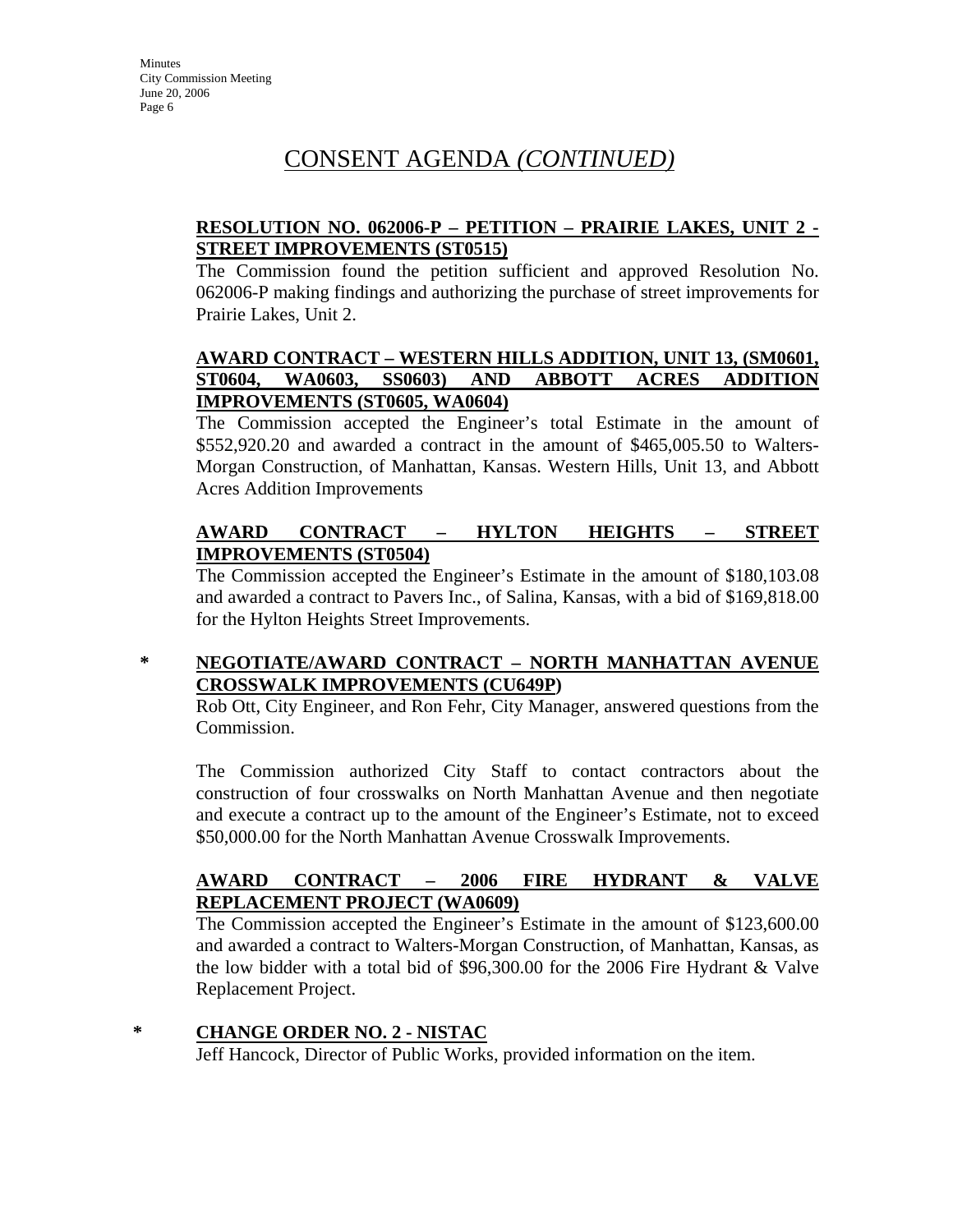## CONSENT AGENDA *(CONTINUED)*

## **\* CHANGE ORDER NO. 2 – NISTAC** *(CONTINUED)*

Ron Fehr, City Manager, answered questions from the Commission.

The Commission approved Change Order No. 2 resulting in an increase in the amount of \$21,655.00 to the contract with Cheney Construction Company, of Manhattan, Kansas, on the City's Economic Development Center to be occupied by NISTAC.

#### **\* SOLICIT PROPOSALS – DESIGN – TUTTLE CREEK BOULEVARD/MARLATT AVENUE INTERSECTION (ST0612)**

Jeff Hancock, Director of Public Works, answered questions regarding preliminary meetings about an underground access.

Ron Fehr, City Manager, provided additional information on the item and answered questions from the Commission.

The Commission authorized City Administration to solicit proposals for the design of intersection improvements at Tuttle Creek Boulevard (US-24) and Marlatt Avenue and appointed Commissioner Morris-Hardeman to serve on the Selection Committee.

### **\* 2006 NEIGHBORHOOD GRANT REVIEW COMMITTEE RECOMMENDATIONS**

The Commission approved the 2006 Neighborhood Grant Review Committee funding recommendations for the neighborhood associations. *(See Attachment No. 1)*

## **AGREEMENT – SOFTWARE MAINTENANCE AND SUPPORT SERVICES**

The Commission authorized the City of Manhattan to renew the agreement with SUNGARD HTE, Inc. for software maintenance and support services.

### **BOARD APPOINTMENTS**

The Commission approved appointments by Mayor Snead to various boards and committees of the City.

#### *Airport Advisory Board*

Re-appointment of Ben Brent, 400 Wickham Road, to a three-year term. Mr. Brent's term will begin July 1, 2006, and will expire on June 30, 2009.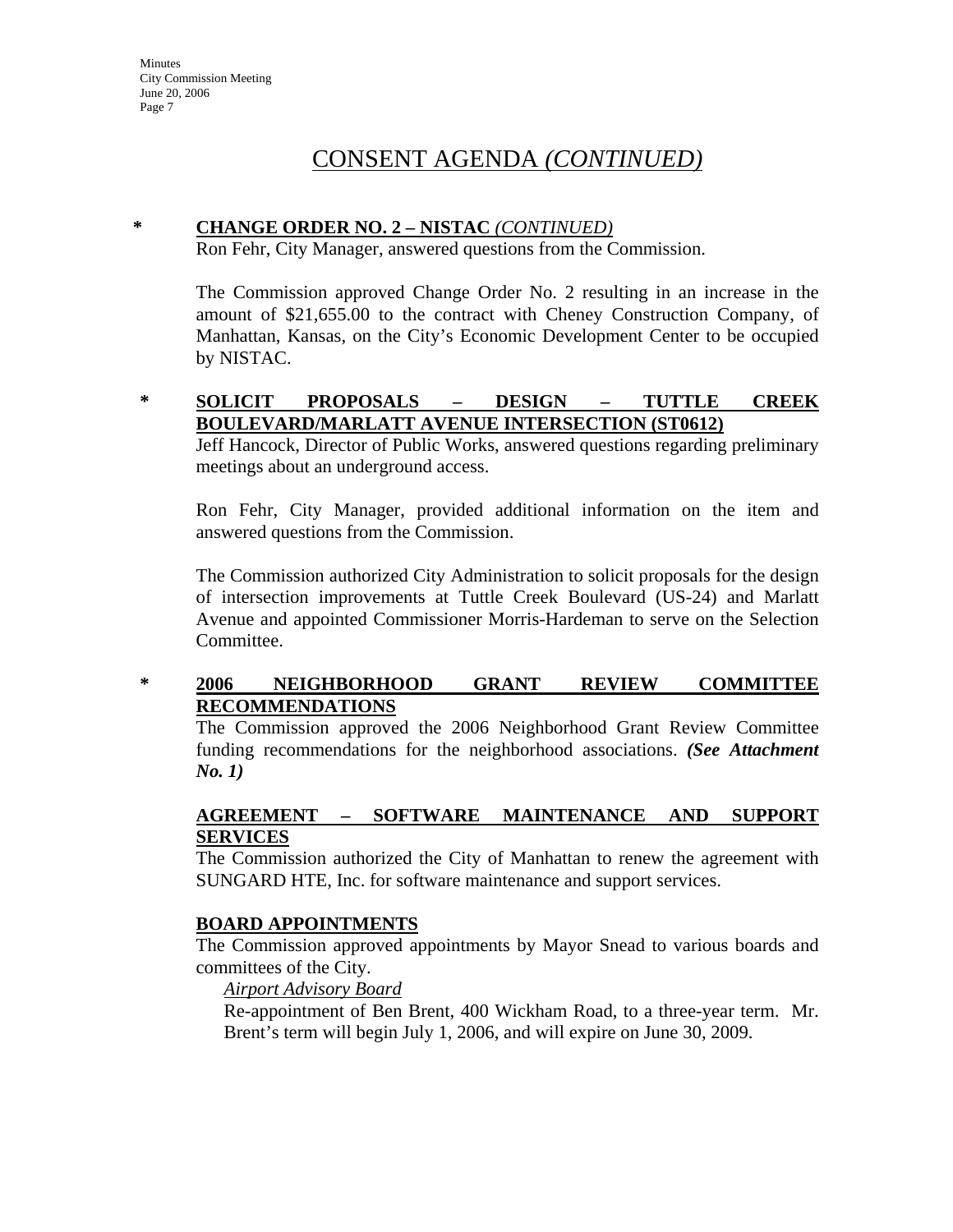## CONSENT AGENDA *(CONTINUED)*

### **BOARD APPOINTMENTS** *(CONTINUED)*

#### *Airport Advisory Board* **(CONTINUED)**

Re-appointment of Richard Jankovich, 2021 Somerset Square, to a three-year term. Mr. Jankovich's term will begin July 1, 2006, and will expire on June 30, 2009.

Re-appointment of John Roberts, 1922 Lexington Lane, to a three-year term. Mr. Robert's term will begin July 1, 2006, and will expire on June 30, 2009.

Re-appointment of Carl Reed, 430 McCall Road, to a three-year term. Mr. Reed's term will begin July 1, 2006, and will expire on June 30, 2009.

#### *City/University Special Projects Fund Committee*

Re-appointment of Becky Ballard, 333 Denison Avenue, to a two-year Citizen term. Ms. Ballard's term will begin July 1, 2006, and will expire on June 30, 2008.

Re-appointment of Katha Hurt, 1927 Anderson Avenue, to a two-year Citizen term. Ms. Hurt's term will begin July 1, 2006, and will expire on June 30, 2008.

### *Historic Resource Board*

Appointment of Elaine Mohr, 800 S. Juliette Avenue, to a three-year term. Ms. Mohr's term begins immediately and will expire on April 30, 2009.

### *Parks And Recreation Advisory Board*

Appointment of Linda Teener, 1900 Judson Street, to a four-year term. Ms. Teener's term will begin July 1, 2006, and will expire on June 30, 2010.

#### *Social Services Advisory Board*

Appointment of Christopher Renner, 508 Valley Drive, to a three-year term. Mr. Renner's term will begin July 1, 2006, and will expire on June 30, 2009.

#### *Special Alcohol Funds Advisory Committee*

Appointment of Amy Gross, 1713 Hudson Ave, to fill an unexpired term of Mark White. Ms. Gross's term begins immediately and will expire on December 31, 2006.

After discussion, Commissioner Hatesohl moved to approve the consent agenda. Commissioner Phillips seconded the motion. On a roll call vote, motion carried 5-0.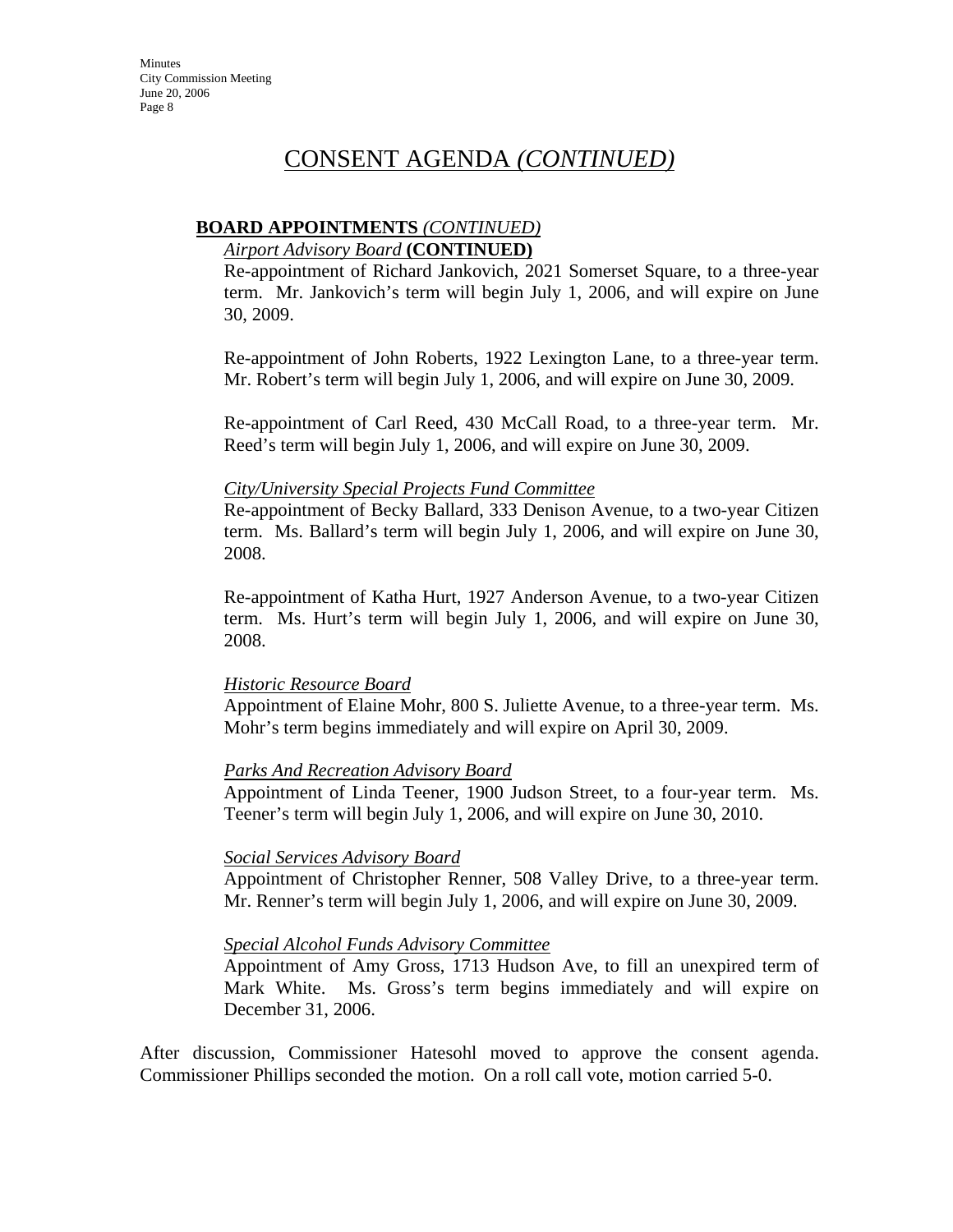# GENERAL AGENDA

### **FIRST READING – REZONE - 2630 CLAFLIN ROAD**

Eric Cattell, Assistant Director for Planning, presented the item.

After discussion, Commissioner Hatesohl moved to approve first reading of an ordinance rezoning 2630 Claflin Road from I-1, Research Park District, to C-1 Restricted Business District, based on the findings in the Staff Report. *(See Attachment No. 2)*  Commissioner Morris-Hardeman seconded the motion. On a roll call vote, motion carried 5-0.

#### **FIRST READING - ANNEX AND REZONE - BARTON PLACE ADDITION**

Eric Cattell, Assistant Director for Planning, presented the item. He then answered questions from the Commission.

Rob Ott, City Engineer, answered questions from the Commission.

Eric Cattell, Assistant Director for Planning, provided additional information on the item and answered questions from the Commission.

Frank Tillman, Developer, provided information about the dam on the property and answered questions from the Commission.

After discussion, Commissioner Hatesohl moved to approve first reading of an ordinance annexing a 60-acre tract of land for the proposed Barton Place Addition, generally located south of Wildcat Creek and west of Miller Ranch, based on conformance with the Comprehensive Plan, the Growth Vision, and the Capital Improvements Program; and, approve first reading of an ordinance rezoning the site from County G-1, General Agricultural District, to R, Single-Family Residential District, based on the findings in the Staff Report. *(See Attachment No. 3)* Commissioner Phillips seconded the motion. On a roll call vote, motion carried 5-0.

#### **FIRST READING - EXTEND FRANCHISE - SBC KANSAS**

Jason Hilgers, Assistant City Manager, presented the item.

Cindy Zapletal, SBC Kansas, informed the Commission that things are changing rapidly in the industry. She requested the flexibility to change the agreement and to not commit to a long-term arrangement.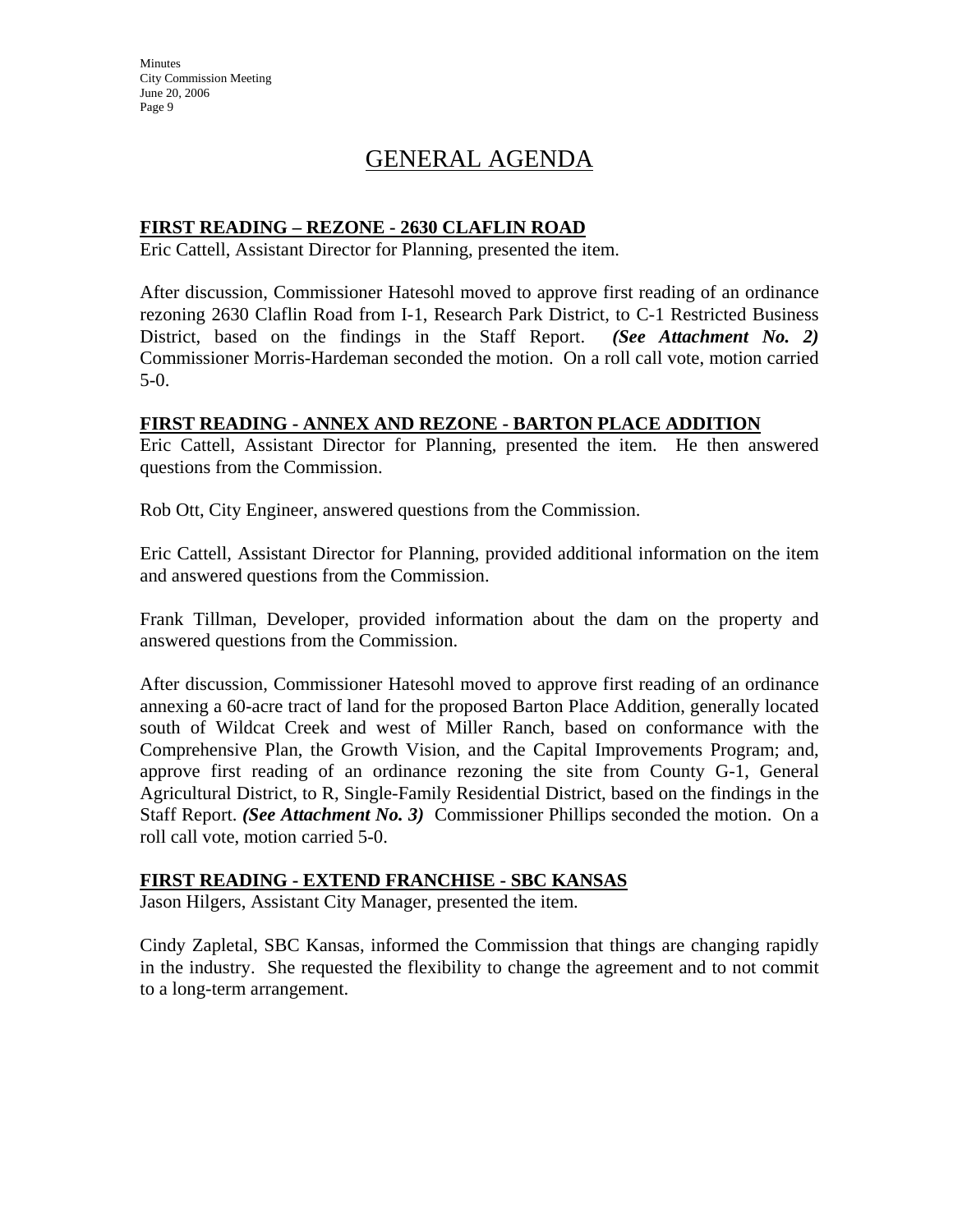# GENERAL AGENDA (CONTINUED)

### FIRST READING - EXTEND FRANCHISE - SBC KANSAS (CONTINUED)

After discussion, Commissioner Morris-Hardeman moved to approve first reading of an ordinance amending the Code of Ordinances, extending the term of the franchise with SBC Kansas for a period of one year. Commissioner Phillips seconded the motion. On a roll call vote, motion carried 5-0.

## RESOLUTION NO. 062006-A ADOPT - FORMAL PURCHASING POLICY

Bernie Hayen, Director of Finance, presented the item.

Ron Fehr, City Manager, provided additional information on the item and answered questions from the Commission regarding vehicle purchases.

Bernie Hayen, Director of Finance, answered questions from the Commission regarding proposed threshold amounts.

Ron Fehr, City Manager, and Bernie Hayen, Director of Finance, provided additional information about the current purchase process, controls, and the warrant register. They then answered additional questions from the Commission.

After discussion, Commissioner Klimek moved to table Resolution No. 062006-A, authorization for a Purchasing Policy. Commissioner Hatesohl seconded the motion. After additional discussion, on a roll call vote, motion carried 5-0.

## **ADJOURNMENT**

At 8:30 p.m. the Commission adjourned.

CMC, City Clerk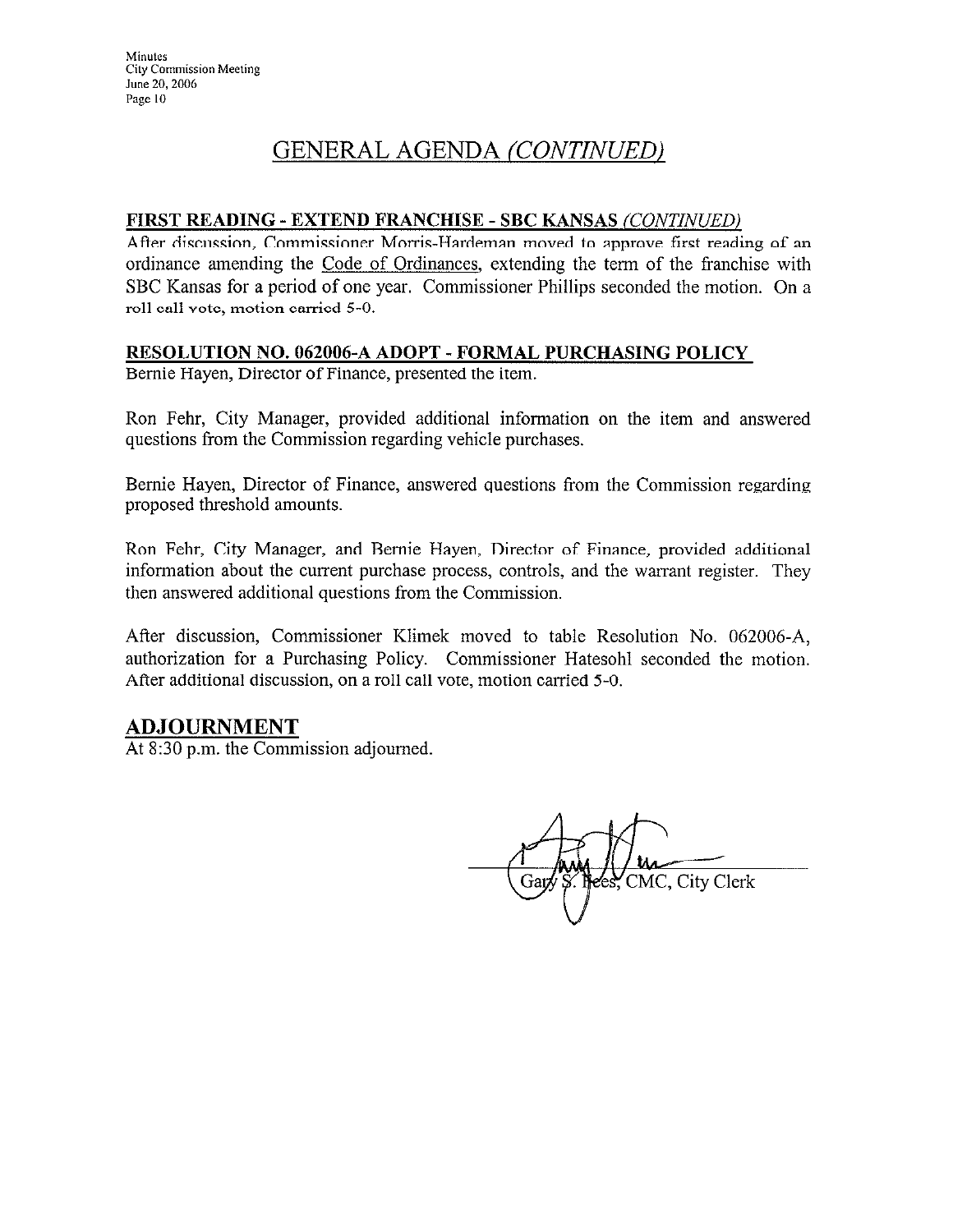City Administration recommends approval of the 2006 Neighborhood Grant Review Committee funding recommendations with the following changes:

Approve the South Manhattan Neighborhood Association application as proposed.

 Approve the Warner Park/ Arbor Heights Neighborhood Association application with the following stipulation:

- 1. The trees that were proposed (Thuja serphyllum) will not be planted. Pyracantha bushes will be planted in lieu of the thuja species, and Eastern Red Cedars will be planted in the fall.
- 2. The proposed start date for the project was originally mid May, 2006. The new start date for the application will be the Fall of 2006.
- 3. Revise the amount awarded the association from the proposed \$1,830 to \$1,490 (do not award the shovels and hoses requested).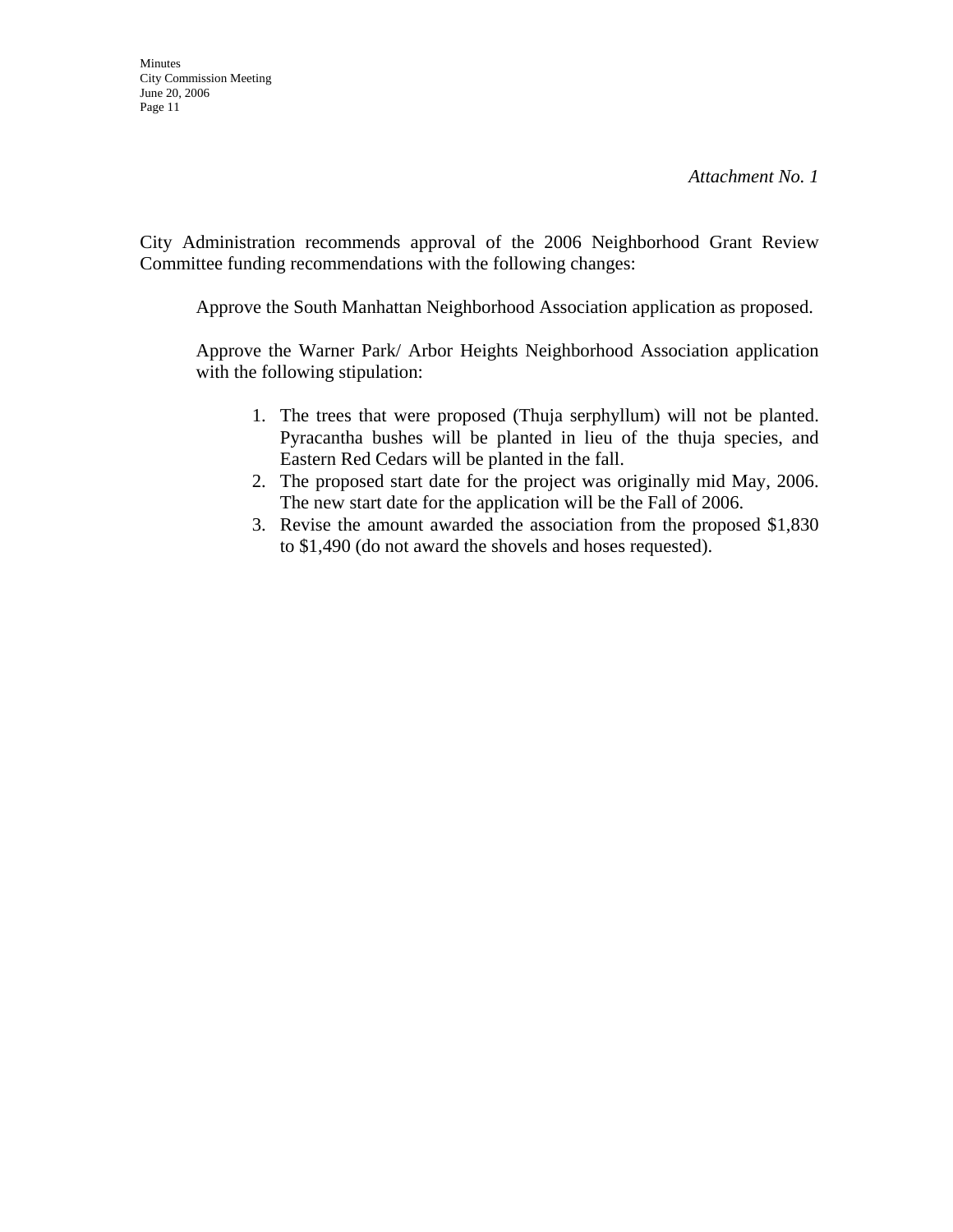#### **STAFF REPORT**

### **ON AN APPLICATION TO REZONE PROPERTY**

**FROM**: I-1, Research Park District.

**TO:** C-1 Restricted Business District.

**APPLICANT:** Kelly Adams for Kel-Ter Real Estate holdings LLC.

**ADDRESS:** 205 South Seth Child Road, Manhattan, KS 66502.

**OWNER:** Kansa Development Inc. (Gery Schoenrock).

**ADDRESS:** 901 West 6<sup>th</sup> Street Junction City, KS 66441.

**LOCATION:** 2630 Claflin Road, which is on the northeast corner of Heywood Drive and Claflin Road. The Kansas Wheat Commission has occupied the building since 1984.

**AREA:** approximately 1.01 acres; Lot 5, Foundation Technical Park Addition.

### **DATE OF PUBLIC NOTICE PUBLICATION:** Monday, May 15, 2006

## **DATE OF PUBLIC HEARING: PLANNING BOARD:** Monday, June 5, 2006 **CITY COMMISSION:** Tuesday, June 20, 2006

**EXISTING USE:** Vacant office/research building formerly occupied by the Kansas Wheat Commission.

**PHYSICAL AND ENVIRONMENTAL CHARACTERISTICS:** A developed site with a one story limestone building, landscaped yard, off street parking, and curb cut off Heywood Drive. Lot 5 is a corner lot with access prohibited off Claflin Road. An existing driveway off Heywood Drive provides access to an existing parking lot on the north side of the site.

### **SURROUNDING LAND USE AND ZONING:**

**(1) NORTH:** tennis court and apartments; Planned Unit Development (PUD).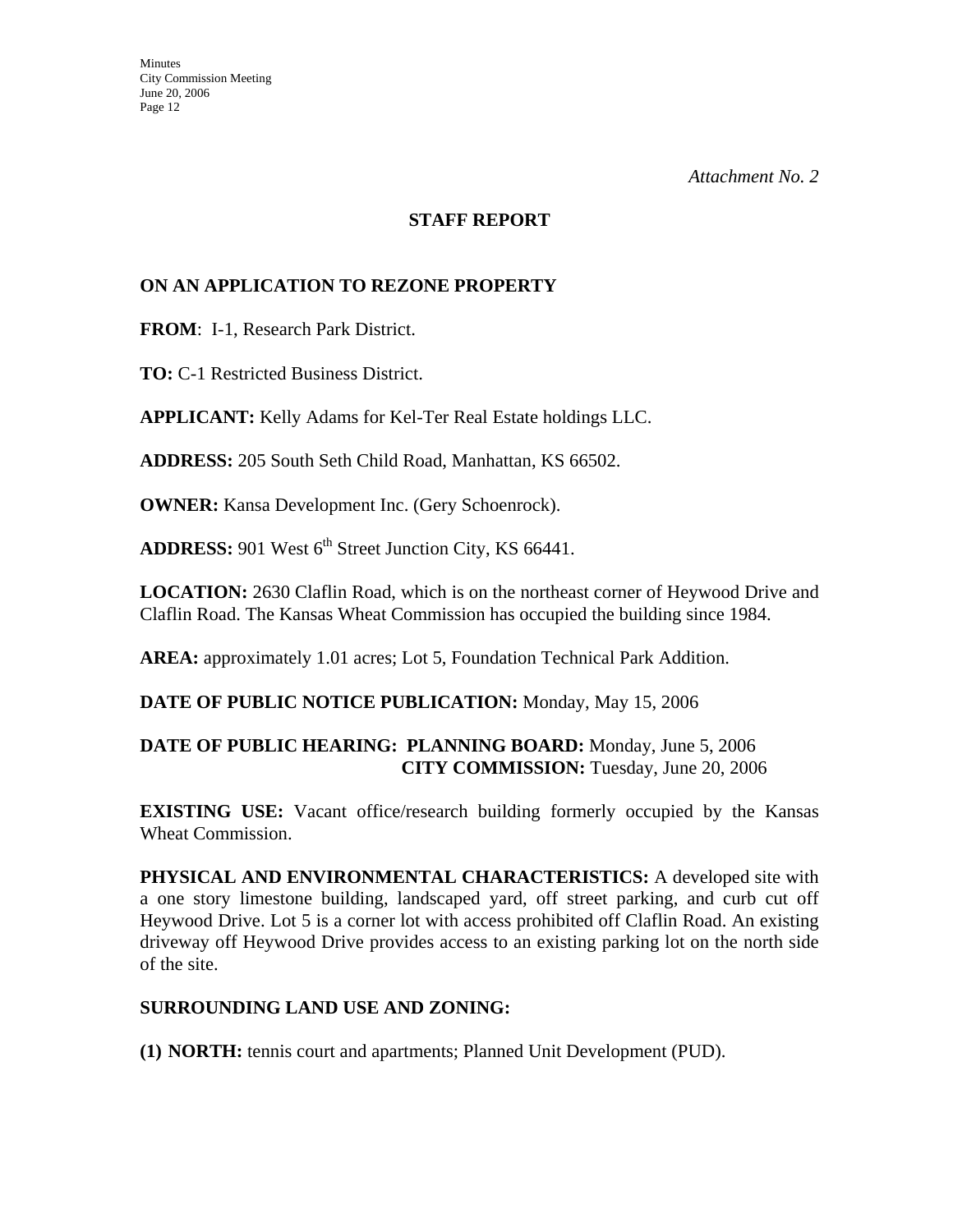- **(2) SOUTH:** single-family and two-family dwelling units, medical and professional offices; R, Single-Family Residential District and C-1 District.
- **(3) EAST:** KSU forestry facilities, apartment buildings, bank; U, University District, and PUD.
- **(4) WEST:** apartment buildings; PUD.

**GENERAL NEIGHBORHOOD CHARACTER:** The site is on the north side of a major street corridor, Claflin Road. Within the corridor between College Avenue and Browning Avenue, the dominate use is multiple-family residential apartment buildings and a KSU forestry service site. A bank is located on the northwest corner of Claflin Road and College Avenue. Professional office and retail commercial are the majority use on the south side of the street, with low density residential dwellings to the immediate south of the site.

**SUITABILITY OF SITE FOR USES UNDER CURRENT ZONING:** The permitted use of the I-1 District is Research Facilities. Group day care centers are a conditional use in the I-1 District. Minimum district size is 10 acres. Minimum lot size is one-half acre. The site is suitable for a small scale research facility or group day care center.

Research Facility is a defined in the Manhattan Zoning Regulations and means, "Facilities engaged in scientific research, investigation, testing, experimentation and prototype production."

Group Day Care Center is defined in the Manhattan Zoning Regulations and means, "A facility which is primarily designed, intended, or used for the providing of care for seven (7) or more children, for part or all of a day, away from the home of the parent or legal guardian." The Manhattan Board of Zoning Appeals considers Group Day Care Centers after a public hearing, and approves, approves with conditions, or denies requests, based on adopted standards.

**COMPATIBILITY OF PROPOSED DISTRICT WITH NEARBY PROPERTIES AND EXTENT TO WHICH IT MAY HAVE DETRIMENTAL AFFECTS:** The C-1 District is intended to be compatible with residential districts. The site adjoins a residential PUD and a large KSU service activity. Any increase in light, noise and traffic would be consistent with the character of the Claflin Road corridor.

**CONFORMANCE WITH COMPREHENSIVE PLAN:** The proposed site is shown on the Future Land Use map in the Northwest Planning Area as Residential Medium High Density (RMH).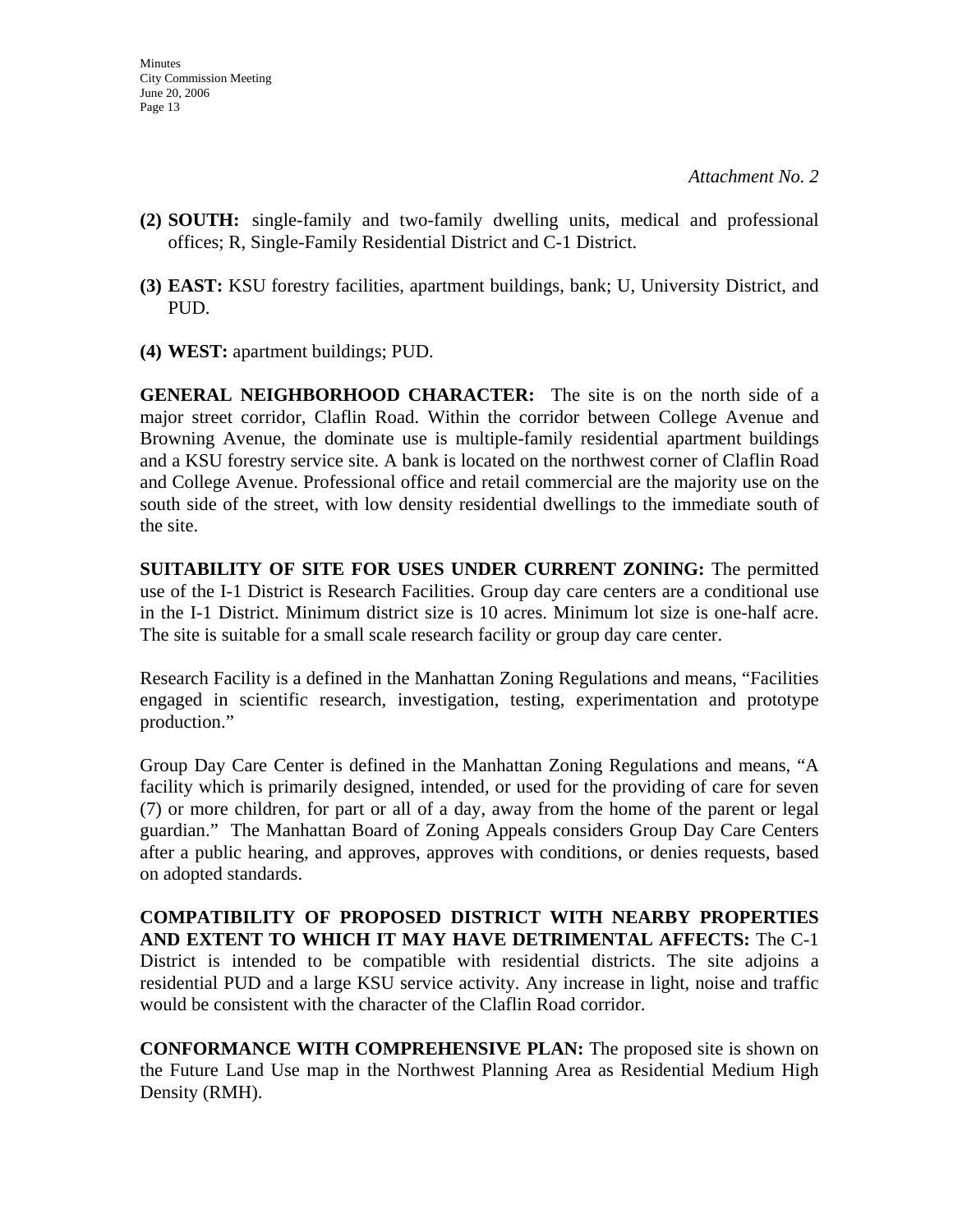**ZONING HISTORY AND LENGTH OF TIME VACANT AS ZONED:** The site was annexed in 1972. Lot 5 is the remaining lot of the original Foundation Technical Park, the majority of which was rezoned for the Georgetown Apartment PUD and the Williamsburg Residential PUD. The Kansas Wheat Commission building was constructed in 1983-1984.

## Zoning

1972-1984: R District; R District/UO, University Overlay District; and, Residential PUD. 1984-Present: I-1 District.

**CONSISTENCY WITH INTENT AND PURPOSE OF THE ZONING ORDINANCE:** The intent and purpose of the Zoning Regulations is to protect the public health, safety, and general welfare; regulate the use of land and buildings within zoning districts to assure compatibility; and to protect property values.

The C-1, Restricted Business District, is designed to provide for non-retail commercial, and business and professional activities adjacent to arterial and collector streets. The district is intended to be compatible with adjacent residential districts. Claflin Road is designated a collector street. The site is in close proximity to multiple-family apartment buildings and single-family and two-family residential uses, which are separated from the site by Claflin Road. Minimum lot size in the C-1 District is 15,000 square feet. The site is 1.01 acres in area.

**RELATIVE GAIN TO THE PUBLIC HEALTH, SAFETY AND WELFARE THAT DENIAL OF THE REQUEST WOULD ACCOMPLISH, COMPARED WITH THE HARDSHIP IMPOSED UPON THE APPLICANT:** There appears to be no gain to the public that denial would accomplish. It may be a hardship to the applicant if the rezoning is denied.

**ADEQUACY OF PUBLIC FACILITIES AND SERVICES:** Adequate streets, sanitary sewer and water are available to serve the site.

## **OTHER APPLICABLE FACTORS:** None.

**STAFF COMMENTS:** Given the character of the neighborhood along Claflin Road, the existing use of the building, and the intent of the C-1 District, City Administration recommends approval of the proposed rezoning of Lot 5, Foundation Technical Park Addition from I-1, Research Park District, to C-1, Restricted Business District.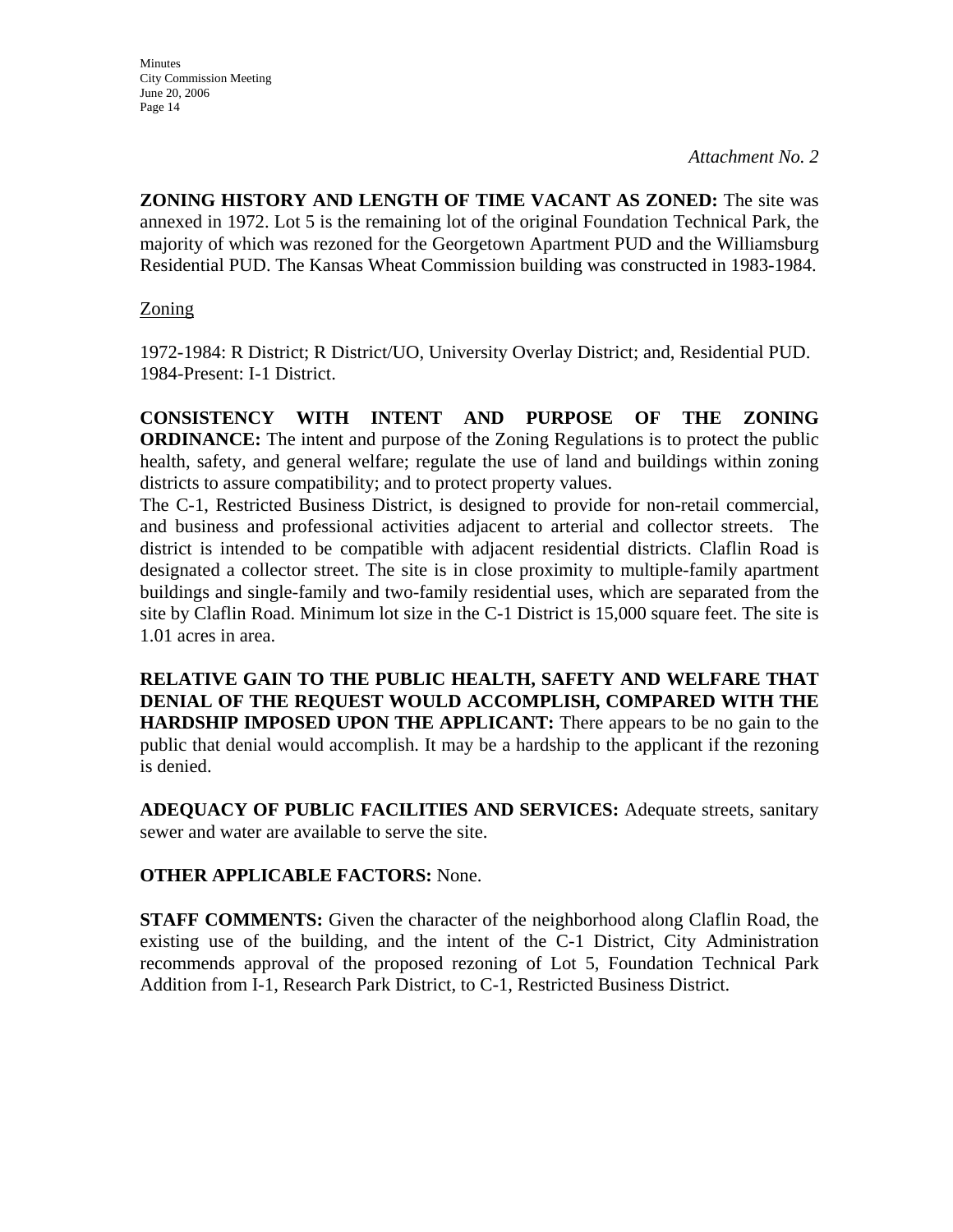## **ALTERNATIVES:**

- 1. Recommend approval of the proposed rezoning of Lot 5, Foundation Technical Park Addition from I-1, Research Park District, to C-1, Restricted Business District, stating the basis for such recommendation.
- 2. Recommend denial of the proposed rezoning, stating the specific reasons for denial.
- 3. Table the proposed rezoning to a specific date, for specifically stated reasons.

## **POSSIBLE MOTION:**

The Manhattan Urban Area Planning Board recommends approval of the proposed rezoning of Lot 5, Foundation Technical Park Addition from I-1, Research Park District, to C-1, Restricted Business District, based on the findings in the Staff Report.

**PREPARED BY:** Steve Zilkie, AICP, Senior Planner

**DATE:** May 30, 2006

06010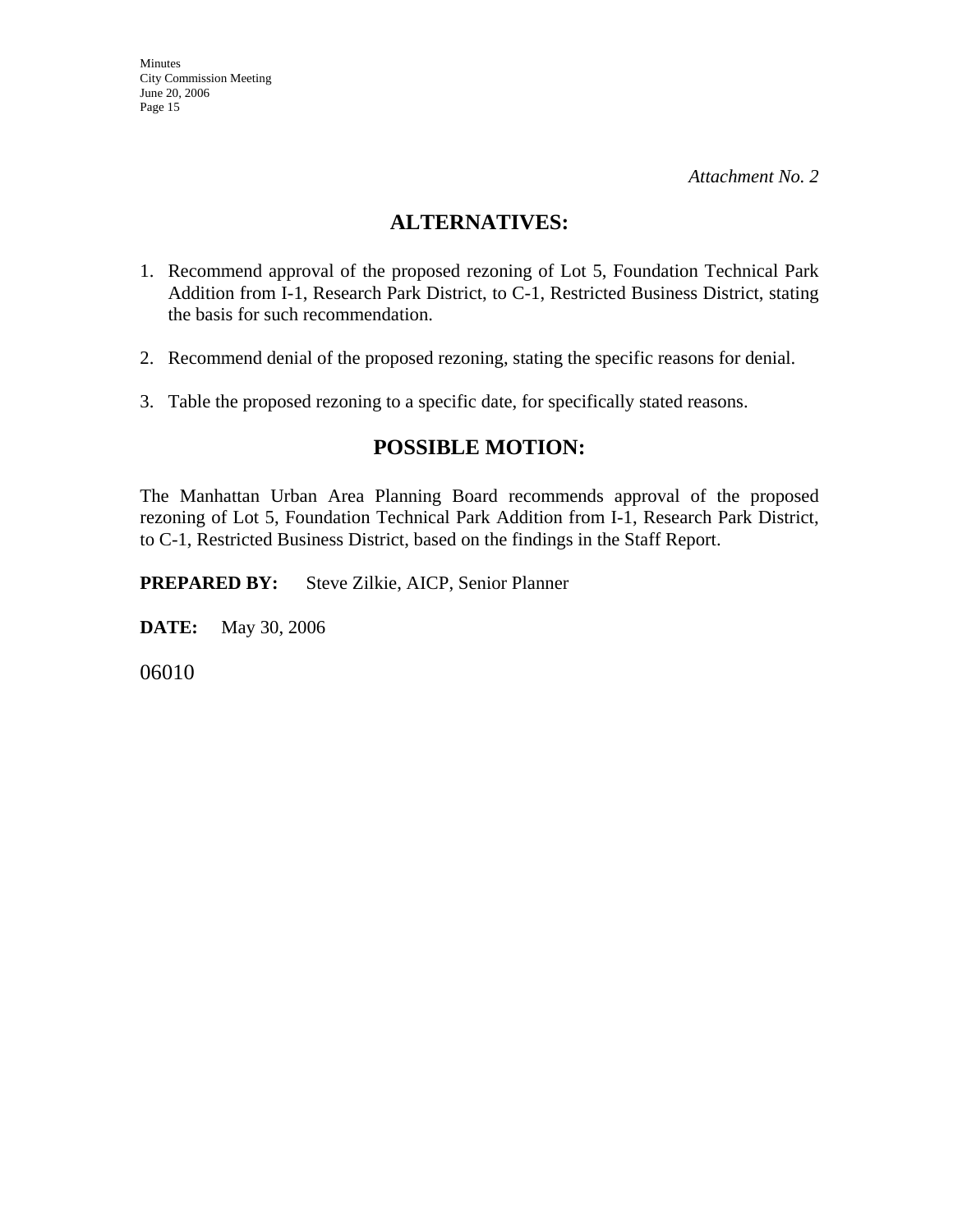#### **STAFF REPORT**

### **ON AN APPLICATION TO REZONE PROPERTY FOR THE PROPOSED BARTON PLACE ADDITION**

**FROM:** County G-1, General Agricultural District.

**TO:** R, Single-Family Residential District.

**APPLICANT:** Frank Tillman.

**ADDRESS:** 1328 Sharingbrook Drive, Manhattan KS 66503.

**OWNER:** Tillman Partners LP.

**ADDRESS:** 1328 Sharingbrook Drive, Manhattan KS 66503.

**LOCATION:** south of Wildcat Creek Golf & Fitness, and generally 950 feet west of that portion of Amherst Avenue in the Miller Ranch subdivision.

AREA: Approximately 60 acres.

#### **DATE OF PUBLIC NOTICE PUBLICATION:** Monday, May 15, 2006

#### **DATE OF PUBLIC HEARING: PLANNING BOARD:** Monday, June 5, 2006 **CITY COMMISSION:** Tuesday, June 20, 2006

**EXISTING USE:** Flint Hills grazing land.

**PHYSICAL AND ENVIRONMENTAL CHARACTERISTICS:** The site is typical Flint Hills land form, with native grasses and mature trees. The site drains to the north to Wildcat Creek, which is in the northwest corner of the site. There is an existing pond on the site constructed in the 1930's.

#### **SURROUNDING LAND USE AND ZONING:**

**(1) NORTH:** Wildcat Creek Golf course and WildcatCreek; G-1 District.

**(2) SOUTH:** Miller Ranch Addition, Unit Three future single-family residential and grazing land; R District and G-1 District.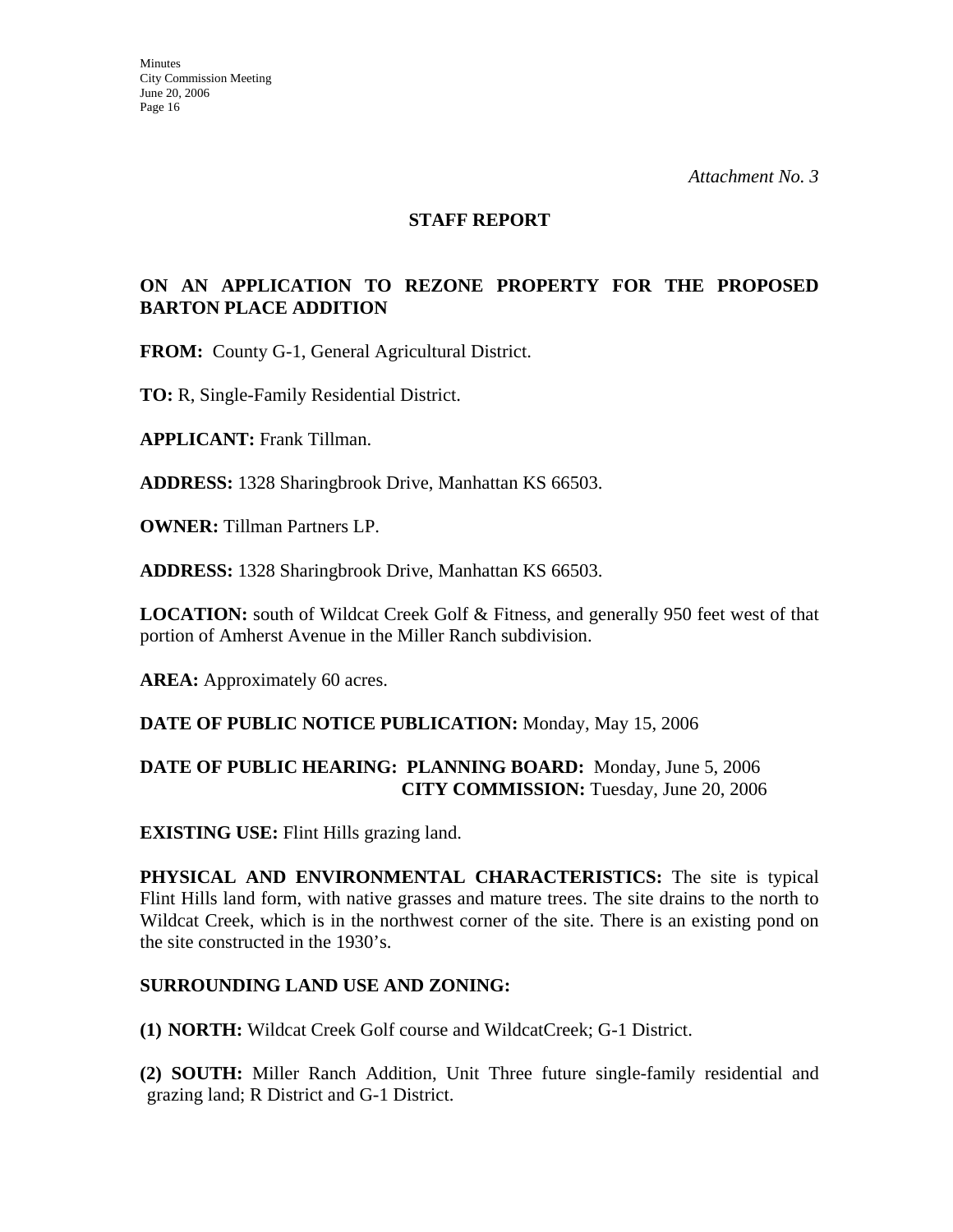- **(3) EAST:** Miller Ranch Addition, Unit Three future single-family residential, Amherst Avenue and Miller Ranch Addition, Unit Two single-family residential; R District and R-1, Single-Family Residential District**.**
- **(4) WEST:** Single-family homes on large unplatted tracts; G-1 District.

**GENERAL NEIGHBORHOOD CHARACTER:** Low density single-family residential.

The 60 acre site is adequate in area to allow for County G-1 District general agricultural activities.

**COMPATIBILITY OF PROPOSED DISTRICT WITH NEARBY PROPERTIES AND EXTENT TO WHICH IT MAY HAVE DETRIMENTAL AFFECTS:** The proposed use adjoins Miller Ranch Addition, Unit Three, which is zoned R District. Minimal impact is expected as the proposed R District is consistent with the low density single-family character of the neighborhood.

**CONFORMANCE WITH COMPREHENSIVE PLAN:** The proposed site is shown on the Future Land Use map in the Southwest Planning Area as a combination of Residential Low Medium (RLM), Preserved Open Space, and Flood Hazard area (100-Year Flood Plain). A possible wetland is shown in the approximate center of the tract. A portion of the Wreath Avenue extension from the Miller Ranch area, which is intended to eventually connect to Anderson Avenue, is also shown on the tract.

**ZONING HISTORY AND LENGTH OF TIME VACANT AS ZONED:** The site has been zoned County G-1 District for an undetermined period of time. There are no structures on the site.

**CONSISTENCY WITH INTENT AND PURPOSE OF THE ZONING ORDINANCE:** The intent and purpose of the Zoning Regulations is to protect the public health, safety, and general welfare; regulate the use of land and buildings within zoning districts to assure compatibility; and to protect property values.

The R, Single-Family Residential District, is designed to provide a single-family dwelling zone at a density no greater than one dwelling unit per 10,000 square feet. Minimum lot area is 10,000 square feet. The 60 acre site is adequate in area to conform to the requirements of the Zoning Regulations. The lot sizes in the proposed Preliminary Plat of Barton Place Addition exceed minimum lot area.